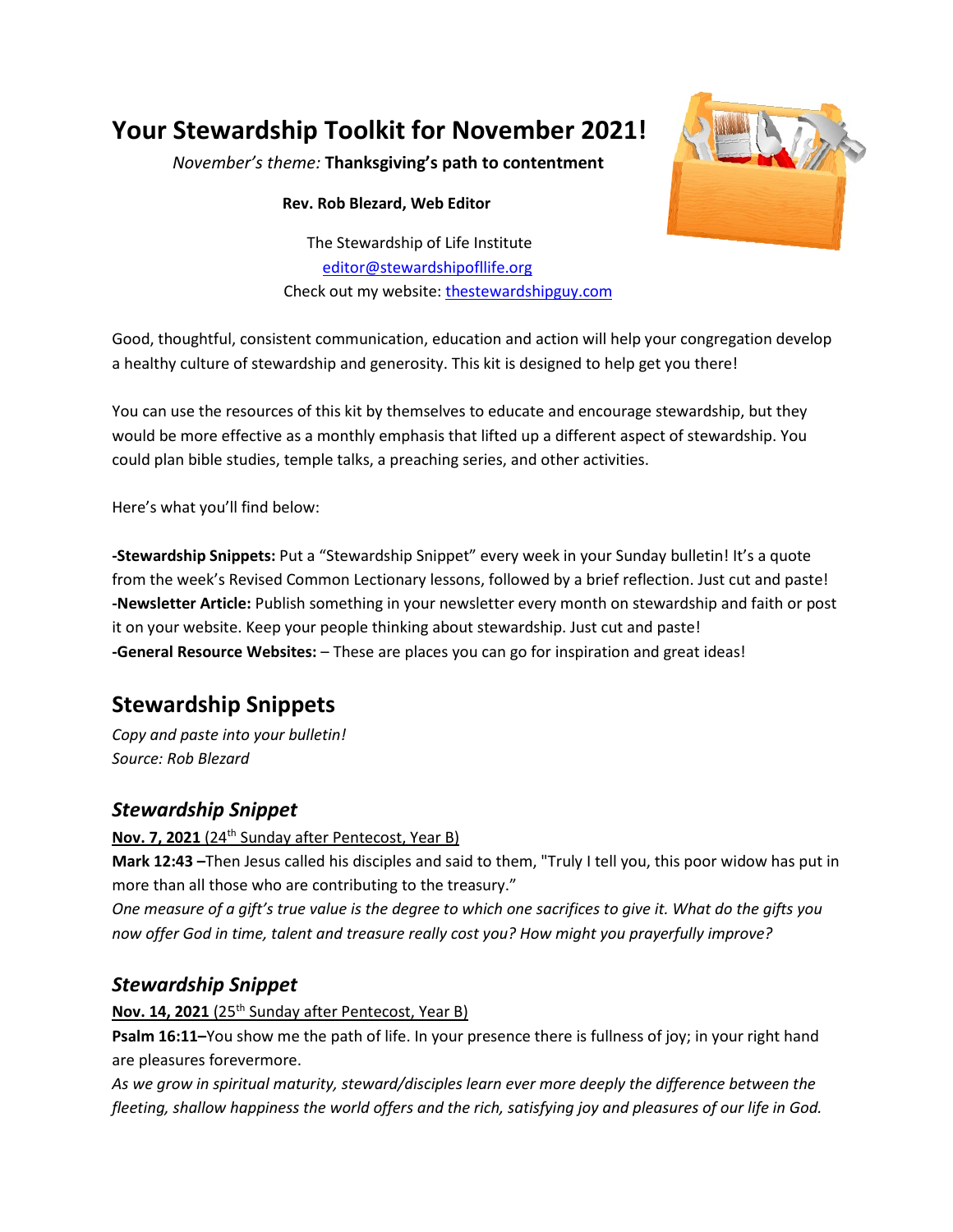#### *Stewardship Snippet*

**Nov. 21, 2021** (Reign of Christ Sunday, Year B)

**Revelation 1:4b–** Grace to you and peace from him who is and who was and who is to come. *As did other New Testament writers, the author of Revelation blesses his readers with "grace" and "peace" of Christ. Truly, if we have Christ's grace and peace in our hearts, we will find true contentment.*

#### *Stewardship Snippet*

**Nov. 28, 2021** (1<sup>st</sup> Sunday of Advent, Year B)

**Psalm 25:4–**Make me to know your ways, O LORD; teach me your paths. Lead me in your truth, and teach me, for you are the God of my salvation; for you I wait all day long. *The First Sunday of Advent's theme is hope. Christians find our hope in God. We hunger for God and ask* 

*for guidance and strength to live fully as steward/disciples.*

### **Newsletter article**

*Select the one below, or from the [Toolkit Newsletter Article Archive](https://www.lss-elca.org/toolkit-newsletter-archive/) Reprint permission is granted for local congregational use. Just copy and paste into your newsletter! Please include the copyright notice. Other uses please inquire: editor@thestewardshipoflife.org.*

# **Thanksgiving's path to contentment**

*"Now there is great gain in godliness with contentment, for we brought nothing into the world, and we cannot take anything out of the world. But if we have food and clothing, with these we will be content."* **–Hebrews 13:5**

What would it take to make you happy? Really. In our culture, advertisements sell us on the idea that true happiness is always just one more purchase away. When we believe this, we put ourselves on the hamster wheel of want. No matter how hard we run, we will never get to happiness.

More often than happiness, the Bible speaks of contentment. The two concepts are often confused, but the distinction is important. Whereas happiness is a pleasurable sensation that rises and falls like the tide, contentment is a state of satisfaction that remains calm, like the surface of a pond.

God calls us to live contentedly, finding sufficiency in our lives, our relationships, and all we possess. We are enough. We have enough. When our essential needs are met, incessant wants do not infest our soul like itchy fleas.

How do we find contentment? Thankfulness provides a way. We give thanks for all we are and all we have, appreciating every blessing. Since this is the month of Thanksgiving, make a pledge to yourself this